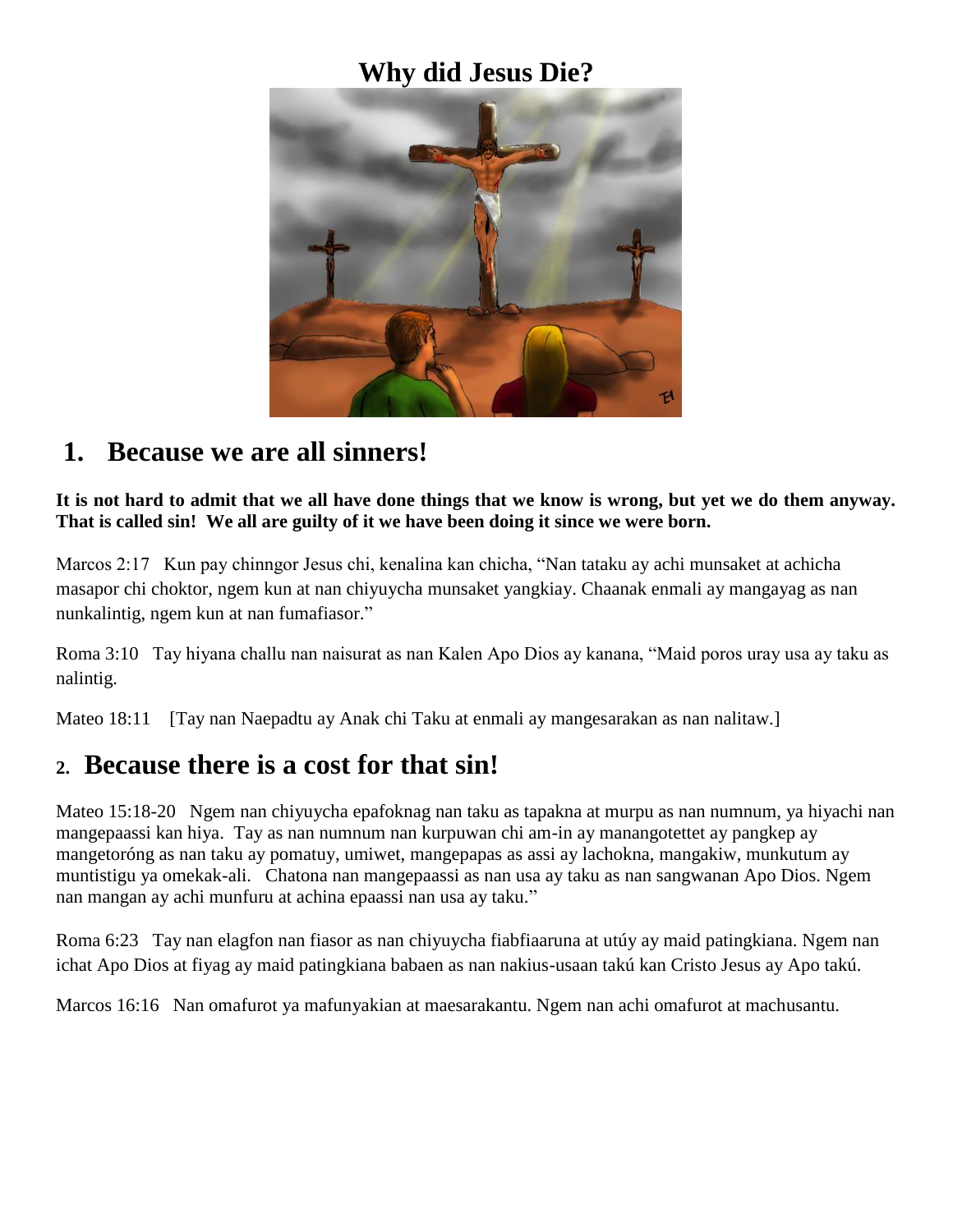

**There is a cost for that sin!**

# **3. Because Jesus died and paid for our sins on the cross!**

Mateo 1:21 Iyanaknantu nan laraki, ya ngadnam as Jesus, tay hiya nan mangesarakantu as nan tatakuna as nan fiasfiasorcha."

Roma 5:8 Ngem enpailan Apo Dios nan kenaongor nan layadna kan chitaku, tay as nan cha takú pay laing fumasfiasoran, natuy hi Cristo para kan chitaku.

Juan 3:16 "Kiapú ta laylaychun Apo Dios as solet nan tataku asna's luta, inchatna nan us-usa ay Anakn[a‡t](http://ebible.org/study/content/texts/EBKWBT/JN3.html#note-257)a nan uray ngachana ay omafurot kan hiya at achi machusa ay maisiyan kan Apo Dios, ngem mawad-an as fiyag ay maid patingkiana.

Mateo 18:11 [Tay nan Naepadtu ay Anak chi Taku at enmali ay mangesarakan as nan nalitaw.]

## **4. Salvation is a free gift, not by good works. You must take God's word for it, and trust Jesus alone!**

Salvation is trusting and receiving Jesus Christ as your Savior. It's trusting in the fact that Jesus Christ died on the cross of Calvary to pay for your sins! It's realizing there is absolutely nothing whatsoever you can do to save yourself and *completely* trusting in Jesus Christ to save you! It's not any church that saves. It's not any baptism, not good works, not sacraments, not repenting, not praying through, not living a good life — **IT'S NOT ANYTHING YOU CAN DO!**

Aramid 4:12 Hiya yangkiay nan mafialin ay mangesarakan as nan tataku, tay maid poros tapina asna's luta ay infiaor Apo Dios ay mangesarakan kan chitaku mu achi yangkiay hiya."

Efeso 2:8-9 Tay kiapú as nan grasyan Apo Dios at naesarakan kayu babaen as nan pammatiyu kan Cristo. Fiakun kiapú as nan mangesarakananyu as nan mismu ay achoryu, ngem kun at inchat Apo Dios. O, fiakun kiapú as nan mismu ay ekamkaman takú ta maid poros atun takú ay mangepangas as nan kaesarakanan takú.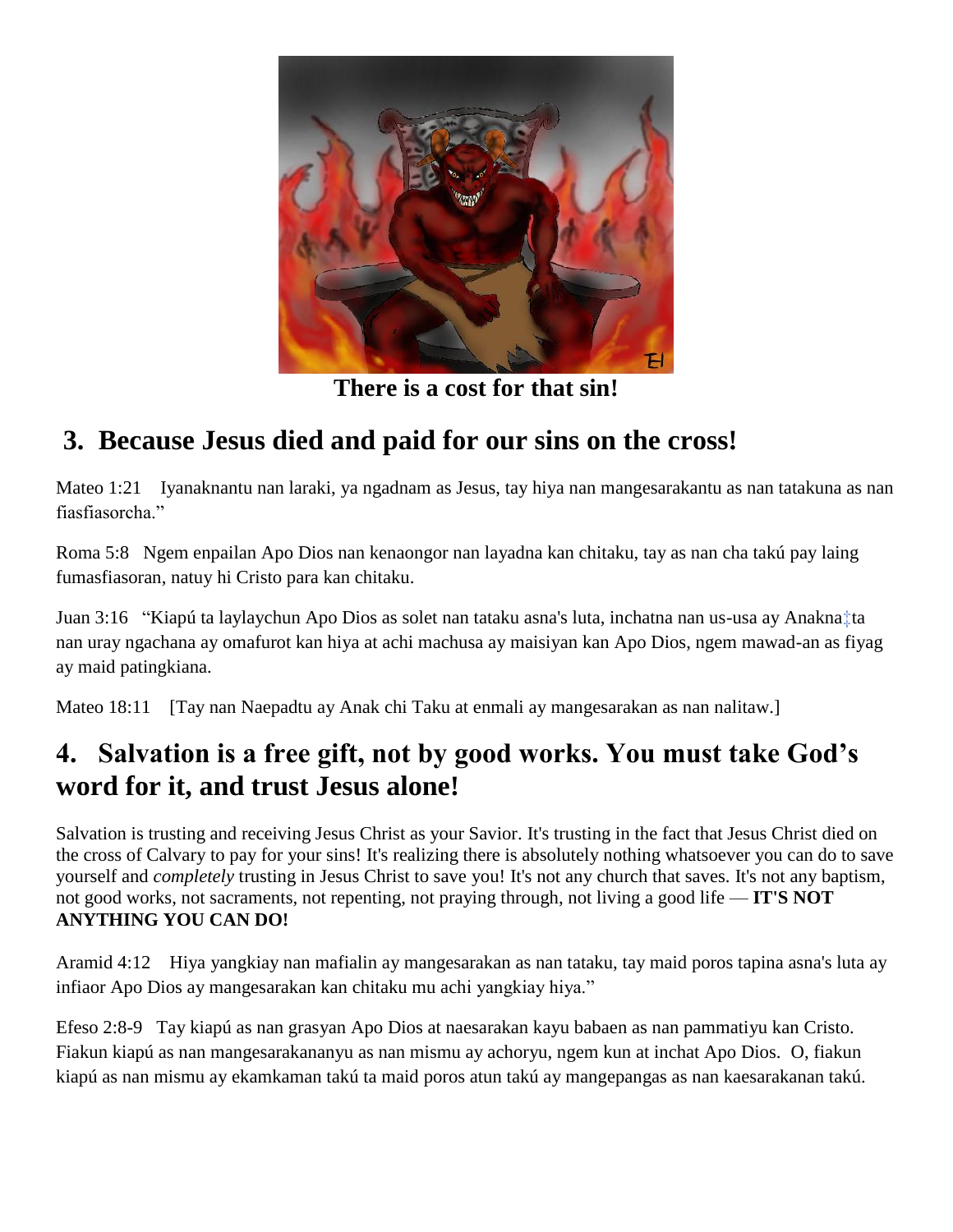Tito 3:5 ensarakana chitaku. Ensarakana chitaku fiakun kiapú as nan ammay ay enkaman takú, ngem kiapú as sug-angna kan chitaku. Tit-iwa, ensarakana chitaku babaen as nan Espiritu Santo ay nanguras ya nangepafiarú as nan numnum takú ta mawad-an takú as fiarú ay fiyag ya nacharos takú as nan sangwanan Apo Dios.

# **5. We must put our faith and trust in Christ alone!**

Marcos 9:23 Kenalen Jesus, "Adchi t'uymu kanan, 'Mu kafiaelak'? Am-in at mafialin ay maekaman as nan taku ay wachay pammatina kan Apo Dios."

Marcos 1:15 Kenalina, "Inumchan nan ustu ay timpu, ya kiayud nan muntorayan Apo Dios. Munfiafiawi kayu as nan fiasfiasoryu ya afurotunyu nan Ammay ay Chamag!"

Marcos 10:15 Ifiakiak kan chakayu nan tit-iwa ay nan achi mang-awat henan muntorayan Apo Dios ay kaman as nan atun nan usa ay onga at achi poros sungkop henan muntorayana."

Roma 10:9-10,13 Mu ipudnuyu ay afurotunyu ay hi Jesus nan kangatuwan ay Apo ya mu tit-iwa ay afurotunyu ay tenakon Apo Dios hiya manipud as nan utúy, maesarakan kayu. Tay mu tit-iwa ay omafurot takú, ifilang chitaku kan Apo Dios as nalintig, ya babaen as nan mangipudnuwan takú ay omafurot takú at maesarakan takú. Tay kaman as nan naisurat as nan Kalen Apo Dios ay kanana, "Nan am-in ay tataku ay chumawat as fiachang as nan Apo at maesarakanchantu.["§](http://ebible.org/study/content/texts/EBKWBT/RM10.html#note-451)



**Put your faith in Christ alone!**

*If you want to accept Jesus Christ as your Savior and receive forgiveness from God, here is prayer you can pray. Saying this prayer or any other prayer will not save you. It is only trusting in Jesus Christ that can provide forgiveness of sins. This prayer is simply a way to express to God your faith in Him and thank Him for providing for your forgiveness.*